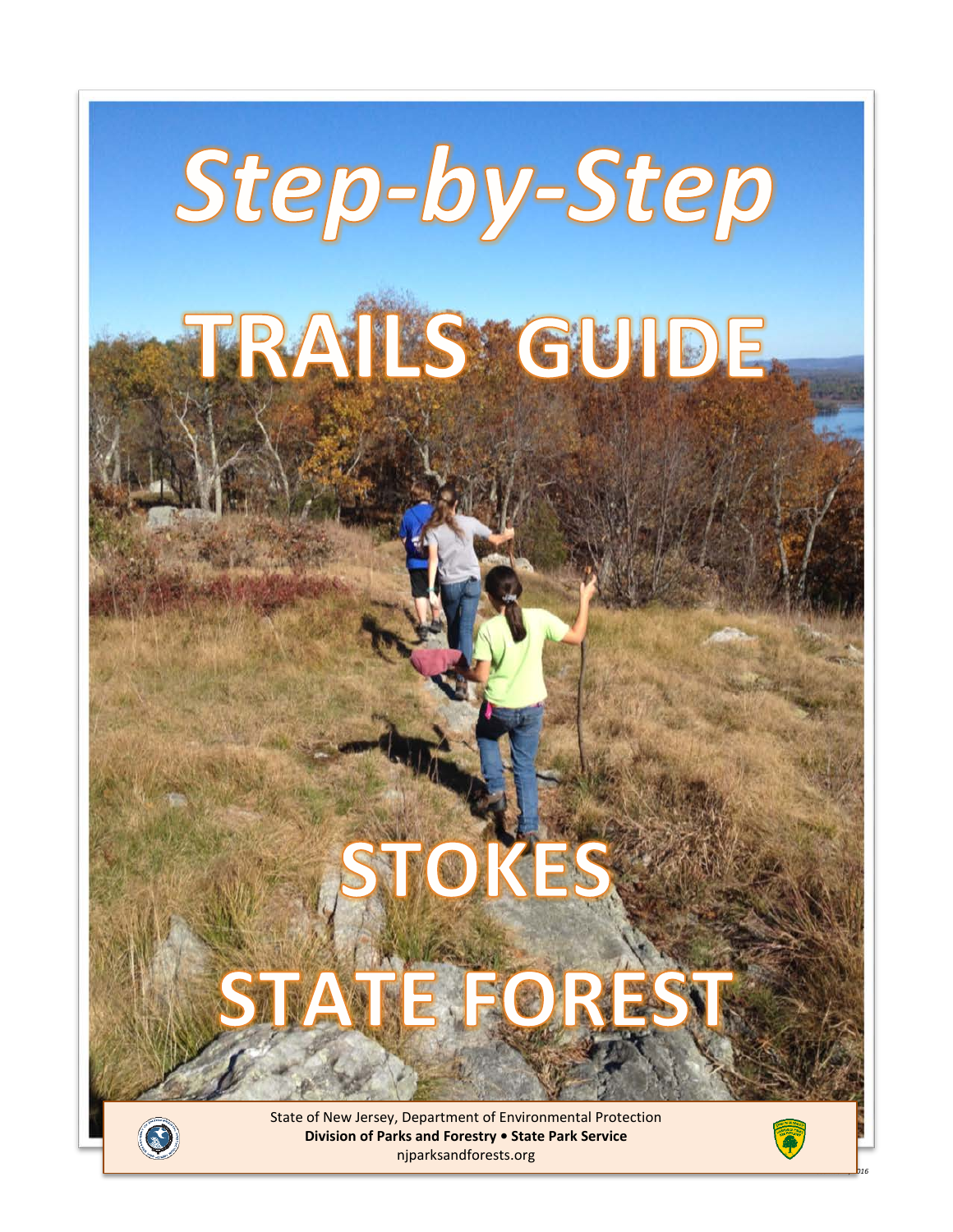# **STOKES STATE FOREST**

**STOKES STATE FOREST**, located in Sussex County, New Jersey, comprises 16,447 acres of mountainous woods in the Kittatinny Mountains Stokes extends from the southern boundary of High Point State Park southwest to the eastern boundary of the Delaware Water Gap National Recreation Area.

### **TRAILS OF STOKES STATE FOREST**

**Stokes State Forest** has 24 marked trails with over 62 miles of total trail length. Trails vary in length from a half mile long to 17.3 miles long, and over terrains ranging from flat lowlands to rocky mountains. Many of the trails connect, offering the hiker a variety of trips from an hour to a full day. There is also a 12-milelong section of the Appalachian Trail that follows the Kittatinny Mountain Ridge through Stokes State Forest. This trail's designated use is restricted to hiking only for its entire length from Maine to Georgia. White blazes mark this narrow and sometimes very rocky trail.

Along the Kittatinny Mountains are outstanding views of the surrounding landscape. Sunrise Mountain offers scenic vistas of the Kittatinny Valley to the east and the Delaware River Valley to the west.

#### **TRAIL SENSE AND SAFETY**

**Trail Markings** Official trails in the state forest are marked with colored blazes or markers on posts or trees. Horses and bicycles must stay on designated trails or roads and hikers are encouraged to stay on trails. One blaze means to continue straight. Two blazes indicate that the trail makes a turn in the direction of the top blaze.

**Be prepared** Bring water, snacks, insect repellent, and sunscreen. Check the weather before you go and dress appropriately. The weather in Stokes is often cooler and windier than elsewhere in the area so it is best to dress in layers.

**Tick protection** Insect repellent, long pants and light colored clothing can help prevent tick bites. It is a good idea to check yourself periodically during your hike, when you're done, and when you get home.

**Hunting** Stokes State Forest is open to various hunting seasons year-round. Contact the Stokes office for more information. It is advisable to wear bright colored clothing (blaze orange recommended) that can be seen from all directions.

**Report** trail issues to Stokes office (973) 948-3820.

**Report** emergencies by calling **1-877-WARN-DEP** (1-877-927-6337) or **911**.

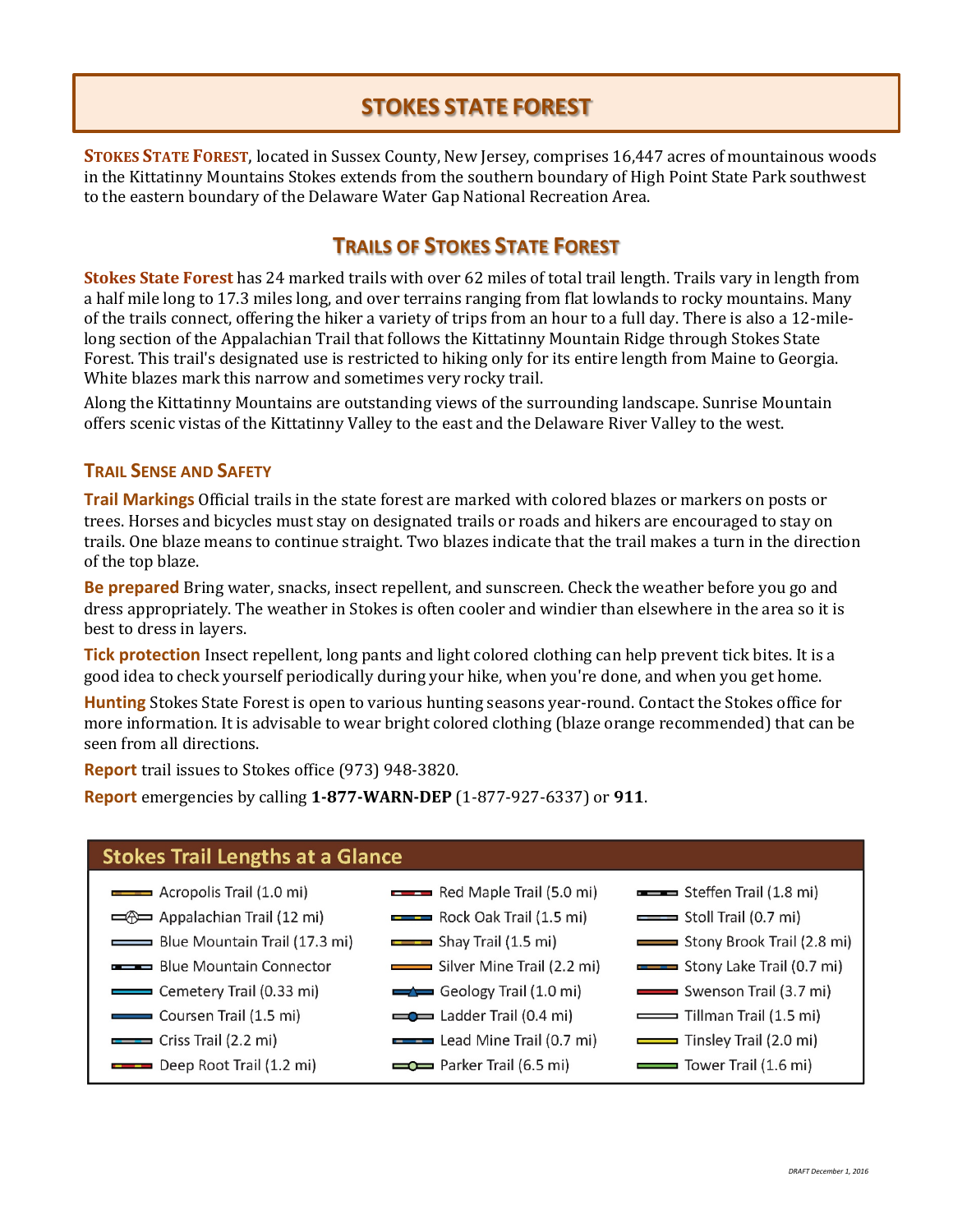## **TRAILS OF STOKES STATE FOREST**

#### **Acropolis Trail**

Gold & brown • 1 mile • Hiking Difficult • Steep trail

**Trailhead** Located along south side of Route 206 across from Culvers Lake.

This trail, although quite the climb, pays off with great rewards! Start at pullout & gate on south side of Rt. 206. Trail starts uphill, ascending a series of switchbacks on an old road bed. After 0.3 miles, the trail intersects with the Appalachian Trail. As the Acropolis Trail continues towards the ridge-top, it is littered with sedimentary rock fragments like shale, conglomerates, and breccias. A conglomerate is a rock comprised of smaller, rounded rocks cemented together; while a breccia is a rock comprised of smaller, angular rocks cemented together.

As the Acropolis Trail climbs, a unique scrub oak ecosystem takes over the exposed rocky outcroppings. Various types of oaks, including northern red, white, and black oak can be found along the rocky ridges. In addition, pitch pine trees, juniper trees, and sheep laurel are abundant. Blueberries and raspberries are also scattered along the ridges. This type of ecosystem is ideal for snakes, including rattlesnakes, so be conscious and aware of your step.

At the top, having gained the ridge, enjoy the views east over Culvers Lake and west over Kittatinny Lake and Kittatinny Mountains.

#### **Appalachian Trail (AT)**

White • 12 miles • Hiking Moderate • Long distance trail with varied terrain

**Trailhead** Numerous entry points along the trail.

The **Appalachian National Scenic Trail,** generally known as the A.T., is a marked hiking trail in the eastern United States extending between Springer Mountain in Georgia and Mount Katahdin in Maine. The trail is about 2,200 miles long, though the precise length changes over time as parts are modified or rerouted. The trail passes through the states of Georgia, North Carolina, Tennessee, Virginia, West Virginia, Maryland, Pennsylvania, New Jersey, New York, Connecticut, Massachusetts, Vermont, New Hampshire, and Maine.

The Appalachian Trail was completed in 1937 after more than a decade of work, although improvements and changes continue. It is maintained by 31 trail clubs and multiple partnerships, and managed by the National Park Service, United States Forest Service, and the nonprofit Appalachian Trail Conservancy. The majority of the trail is in forest or wild lands, although some portions traverse towns, roads and farms.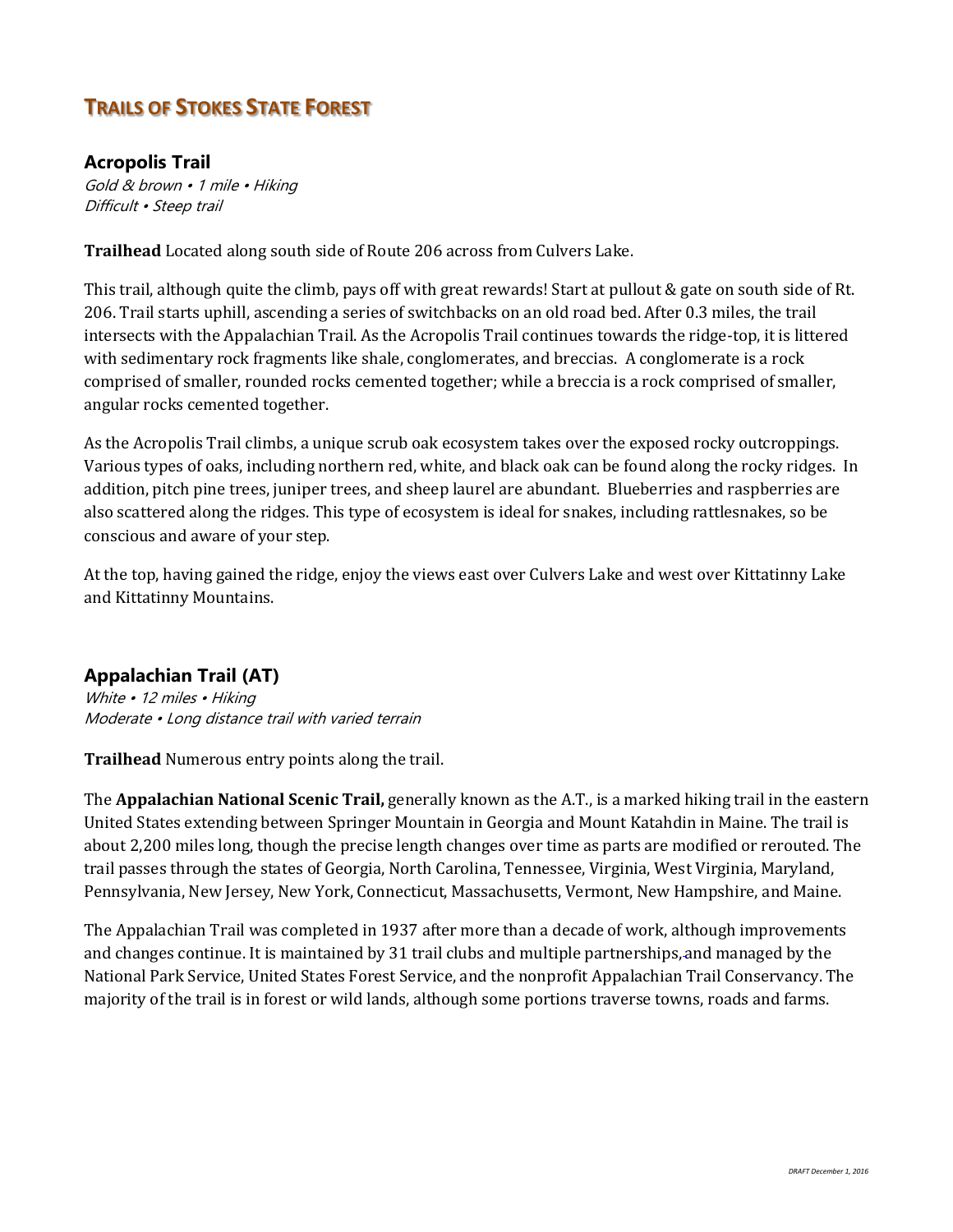#### **Blue Mountain Trail**

Blue • 17.3 miles • Multi-use Moderate • Long-distance loop trail

**Trailhead** There are numerous locations to enter the Blue Mountain Trail.

**Blue Mountain Trail** is a newly created loop trail around the center of Stokes State Forest and created using existing trails, as well as short sections of new trail.

#### *From Stony Lake:*

From the parking area at Stony Lake, enter trail and head southwest along slight ridgeline passing Lead Mine Trail on right after 0.8 miles. Descend to small ponds and turn right (north). Follow wide grassy road running along a small creek. The trail joins the main park road just at intersection of Coursen and Shotwell Roads. Turn right on Coursen Road for 25 yds., crossing small bridge, then left into trees. The trail follows stream for a short distance on new trail, with uneven terrain and many roots. Trail eventually evens out onto 4'-wide forest track for 0.5 mile until meeting with a connector trail from Coursen Road on the right. Blue Mountain Trail turns left on grassy path and descends a gradual slope along the south side of a marshy area. The trail crosses the outlet stream and then crosses Shotwell Road. After another 0.5 miles, merge with a rocky, rutted road. Continue downhill along road to a small pond. Pass over a small concrete dam and spillway. Just beyond the pond, and before reaching a metal bridge, trail turns right and meanders along braided creek drainage for 0.75 miles, crossing behind Haskins Group Camping and directly along creek. Reach the parking area at end of Kittle Road and continue across road, sharing trail with Stony Brook.

After 0.2 miles, trail crosses creek on wooden bridge and turns left to continue on Blue Mountain Trail through a long section of forested terrain. Cross Skellenger Road and continue along Big Flat Brook for another 1.25 miles until intersecting with Crigger Road. Trail joins road, turns left across a short bridge, and then quickly leaves road again. Blue Mountain Trail makes a long sweep around the eastern portion of Stokes Forest. Along its southeastern curve, the trail comes close to joining the Appalachian Trail (AT), just 0.1 mile away. The trail crosses the Sunrise Mountain Road and back towards the northwest into the center of the forest. After 1.33 miles from Sunrise Road, the trail passes Spring Cabin and then intersects with Tinsley Trail. Continue on through creek drainages for close to 2 miles until arriving back at Stony Lake parking lot.

Blue Mountain Trail passes through most regions of the park, from interior forests and ridges, marshes and wetlands, lake and stream environments, and along the shoulder of the Kittatinny Ridge.

#### **Coursen Trail**

Blue • 1.5 miles • Multi-use • Moderate

**Trailhead** 1 mile from 206 on north side of Sunrise Mountain Road.

**Coursen Trail** is a short link to the Stony Lake area and can be combined with other tails in the area (e.g., Tower, Stony Brook) to create a moderate loop. The trail starts out heading north on single-track through mixed hardwood forest. Trail changes to an old forest road, widening to 4-6', and then as it begins to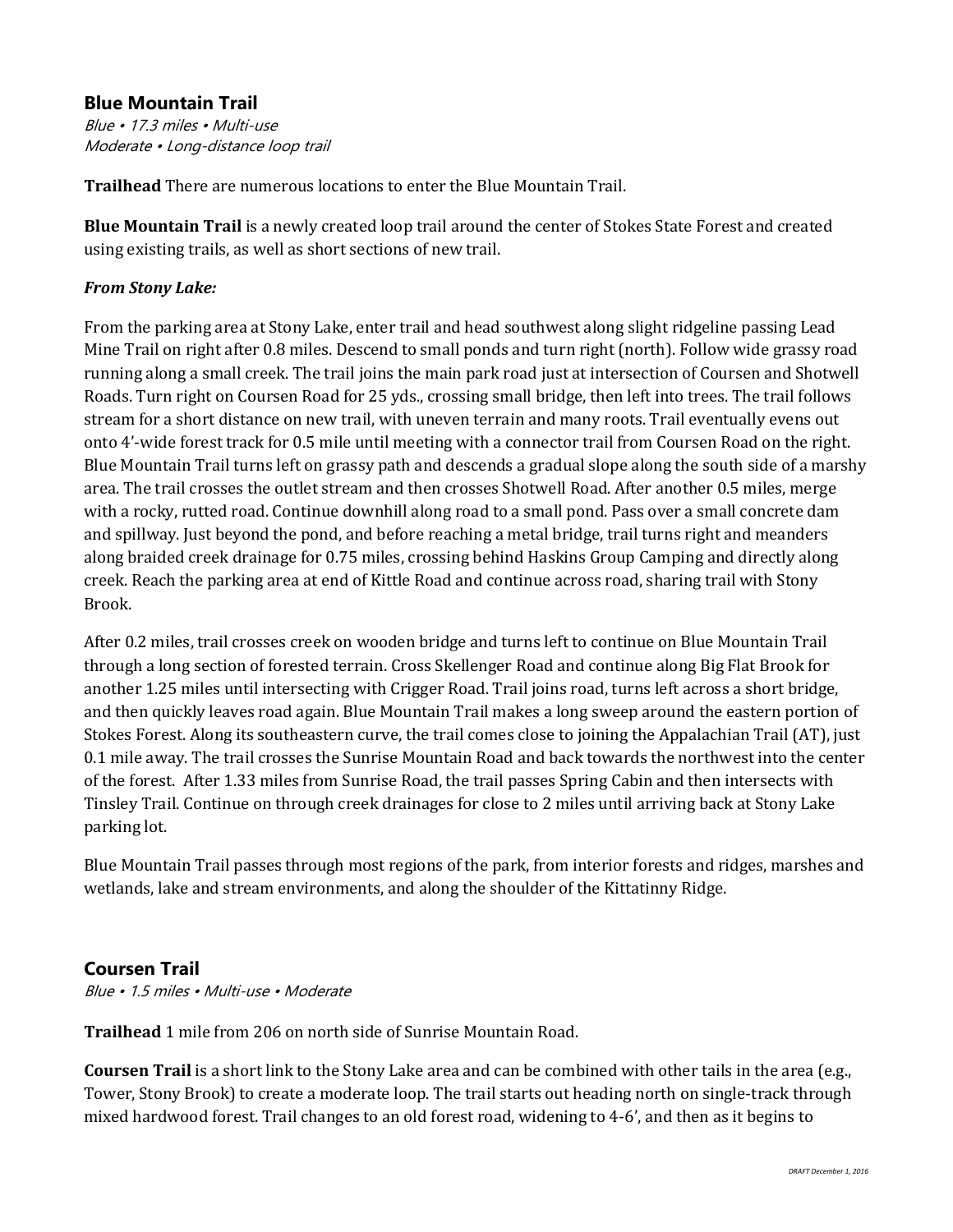descend gently towards Stony Lake, changes back to single-track. The trail tread is uneven with many rocks and roots. Intersect with Tower / Stony Brook Trail on east side of lake.

**Criss Trail** 

Gray & teal • 2.2 miles • Hiking Moderate • Mixed terrain

**Trailhead** 2 access points on north side of Grau Road**.**

Beginning at the dirt entrance to Cabin 12 on Flatbrook Road, the trail climbs a gentle slope and then descends into Criss Brook drainage. Trail turns right along heads northeast. After a short distance, the Deep Root trail begins on the left. The trail continues upstream along brook for much of its length into the upper reaches of the drainage until it meets with Degroat Road for a short section and then turns to south alongside Forked Brook. Trail heads downhill and ends at Grau Road.

#### **Deep Root Trail**

Red & yellow • 1.2 miles • Multi-use Moderate • Short sections of steep trail

**Trailhead** Starts from Criss Trail.

**Deep Root Trail** begins from Criss Trail and immediately crosses Criss Brook and heads uphill out of stream drainage. The trail climbs moderate slope among boulder strews hardwood trees. After a constant 0.3-mile climb, the trail levels out along ridge-top and winds through thick ferns. The trail continues along the ridge and meets with upper reach of Degroat Road.

#### **Geology Trail (also named Kittatinny Glacial Geology Trail)**

Blue • 1.0 mile • Hiking & interpretive Moderate • Rocky trail through glacial landforms

**Trailhead** Begins and ends at Tinsley Trail, a short distance downhill from Sunrise Mountain Road.

**Geology Trail** is a loop trail that begins and ends at Tinsley Trail just downhill from Sunrise Mountain Road. where there is a small pull-off parking area. The trail is narrow and winds through an area of glacial landforms. Along the way, numbered posts correspond with the interpretive guide that explains the numerous sites. The interpretive guide is available from Stokes Office.

#### **Ladder Trail**

Blue & gray • 0.4 miles• Multi-use Moderate • Steep rock ledged hillside

**Trailhead** From Red Maple Trail on Woods Road.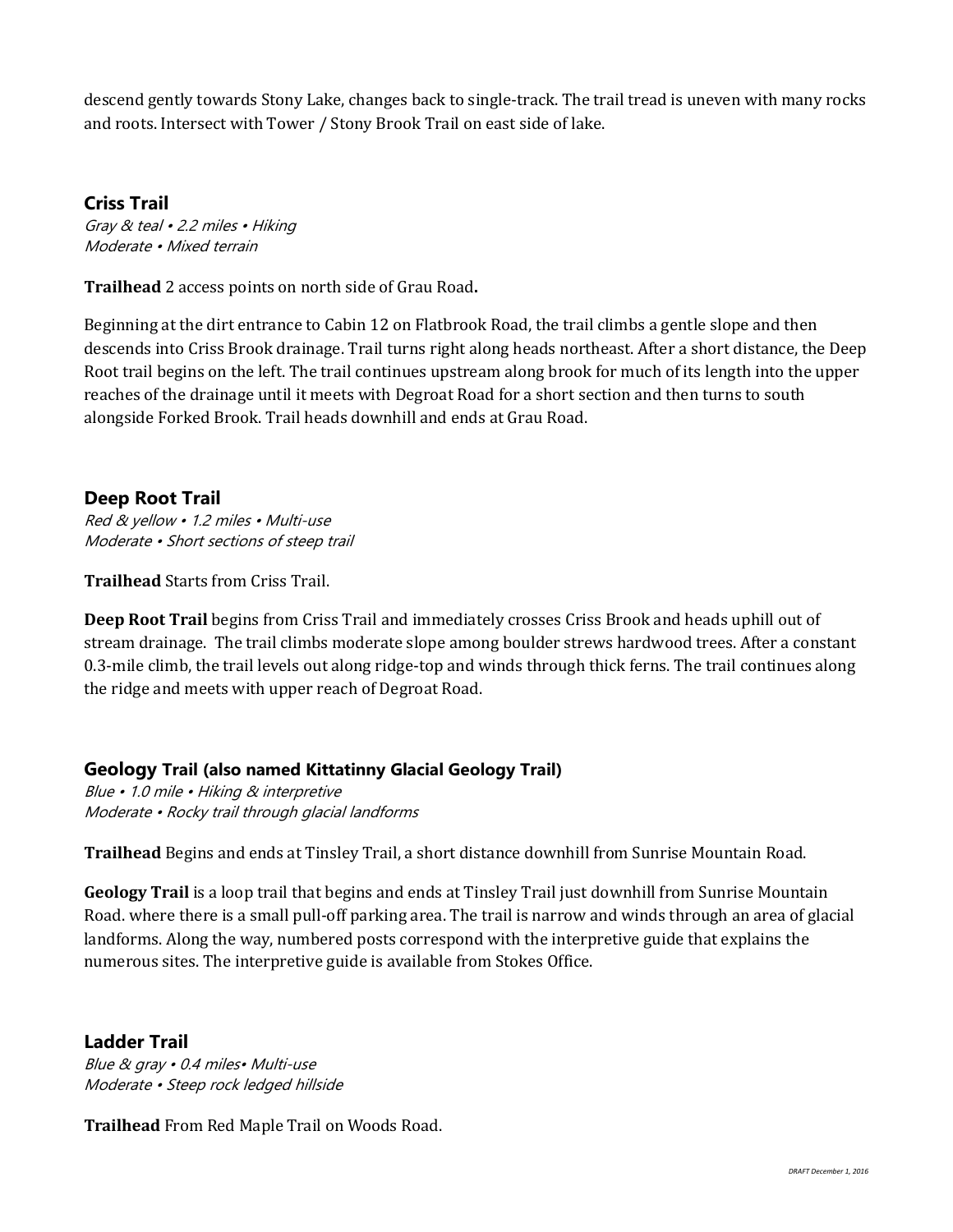**Ladder Trail** is a short trail connecting Woods Road with the Appalachian Trail (AT). From Woods Road, ascend a series of steep ledged terraces up forested hillsides. The trail is very rocky and steep in places before reaching the ridge, leveling out and intersecting the AT.

#### **Lead Mine Trail**

Blue & gray • 0.7 miles • Multi-use Easy • Flat trail

**Trailhead** From Coursen Road, on right, approximately 0.4 miles from Stokes office.

**Lead Mine Trail** is 1-2' wide rocky path connecting to Blue Mountain Trail along a slight ridge 0.5 miles from Stony Lake.

**Lead Mine Trail** traverses through forests in various stages of successional growth. You will see a nicely developed understory with ferns and hardwood and pine seedlings, immature saplings, as well as older growth and mature trees. The forest type also varies, with areas of hardwoods and areas of pines and evergreens. If you want to create a longer loop, you can connect with the Blue Mountain Trail (blue) to Stony Lake or southwest to park office and back to Coursen Road.

#### **Red Maple Trail**

Red maple leaf • 5 miles • Multi-use Moderate to difficult

**Trailhead** Parking lot off Struble Road for Lake Ashroe Recreation Area, or the upper parking lot at Tillman Ravine Natural Area.

**Red Maple Trail** connects the Lake Ashroe Recreation Area with the unique Tillman Ravine Natural Area. Starting from the upper parking area at Tillman Ravine, the trail moves out of the Ravine and heads west for 1.5 miles across forested uplands of mixed hardwood and pine. The trail crosses the Shay Trail, which connects north to Dimon Rd or headed south, ascends to the Brinks Shelter and the Appalachian Trail just beyond. The Red Maple Trail continues along the relatively flat and wide Woods Rd. for another 1.5 miles until intersecting with the Ladder and Steffen trails. The Ladder Trail heads south-east up the ridge on a series of steep terraces for another access point to the Appalachian Trail. The Red Maple Trail departs from Woods Rd and turns slightly north on Coss Rd, sharing the route with the Steffen Trail. After a short distance, both trails leave Coss Rd. and turn right onto a forested 2-track path. The Red Maple and Steffen Trail continue together for 0.5 miles while ascending a broad ridgeline northwest of Kittatinny Lake. As the trail gains the ridge, the Red Maple turns north and moves through forested hillside. After another 0.5 miles, the trail curves back to north-east and begins to descend ridge into the Lake Ashroe drainage. The trail continues to descend and meets the east side of Lake Ashroe. It continues along the Lake edge and through the cabins and lodges of a former boy scout camp before joining Struble Rd and the parking area for Lake Ashroe.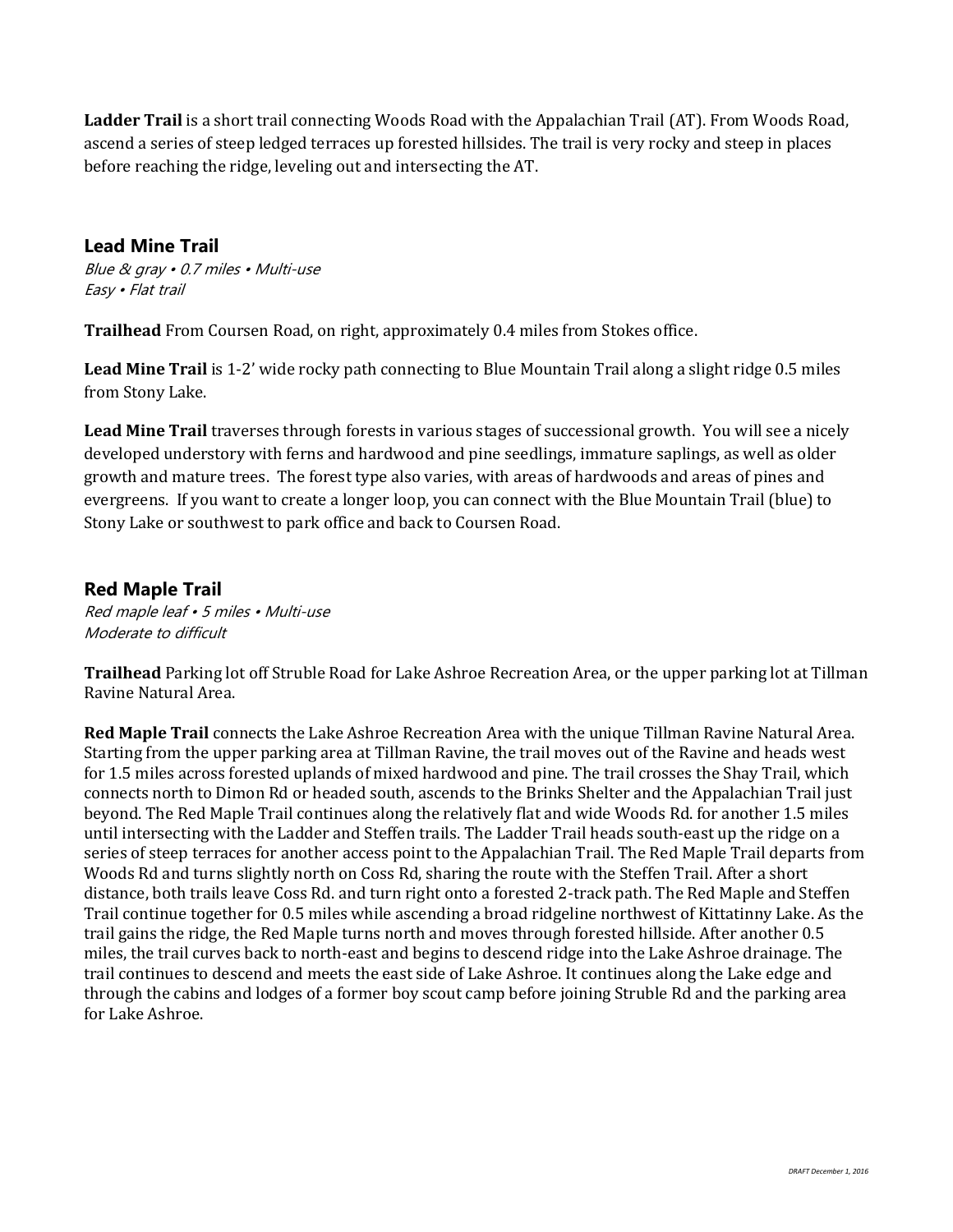#### **Rock Oak Trail**

Blue & yellow • 1.5 miles • Multi-use Easy • Flat trail along ridge

**Trailhead** from west side of Deckertown Turnpike (Rt. 650) 1 mile from intersection with Crigger Road.

**Rock Oak Trail** heads immediately into woods on old road through mixed hardwoods with open understory. Look for blackberries along forest road in summer. After 0.5 miles, the trail narrows to 2-4' and begins a gentle uphill climb along ridge as hillsides slope away on either side of trail. The trail gains a subtle high point, and then begins to descend and widen to become a forested road where it joins Degroat Road.

#### **Shay Trail**

Brown & yellow • 1.5 miles • Multi-use Moderate • Follows rocky road bed

**Trailhead** South side of Dimon Road approximately 0.4 miles past the parking area and gate adjacent to the Lindley G. Cook 4-H Camp.

**Shay Trail** begins on an old road bed. The trail corridor is 4-8' wide gravel and dirt, uneven and eroded in places. After 1 mile, the trail joins with another gravel road (Brink Road) and crosses the end of a marsh on upper Tillman Brook. Continue across Woods Road, and past gate. The trail ascends a hill and arrives at the Brink Shelter and the Appalachian Trail just beyond.

**Silver Mine Trail**  Orange • 2.2 miles • Multi-use Moderate

**Trailhead** Near waterfall on Stony Brook Trail, or from Blue Mountain Trail.

**Silver Mine Trail** is a partial looped trail beginning along the Stony Brook Trail just near the falls and connecting to the Blue Mountain Trail. From the Kittle Field picnic area, the wide open Stony Brook Trail follows the creek and encounters a small cascading waterfall over a resistant layer of metamorphosed red sandstone. Just beyond the waterfall, Silver Mine Trail turns sharply right and climbs a gently sloping hill along a 3-4' wide forest road among hardwoods and pine. After 0.4 miles, a short side trail descends back into the creek to an old silver mine shaft used by the previous property owner, John Snook, in the late 1800's. Using a hand drill and explosives, he excavated a rectangular shaft. This exploratory mine was most likely a test dig to determine the extent of the quartz seam which emerges from underground at this location. This seam is rather extensive and can be seen in neighboring rocks in the immediate area. This type of "sugar quartz" is the most common place to find concentrations of precious stones and metal deposits. Unfortunately, this type of rock is metamorphosed sandstone and is not known to contain either precious stones or metals. If the small pile of excavated material next to the hole is any measure, the depth of the test shaft is very small.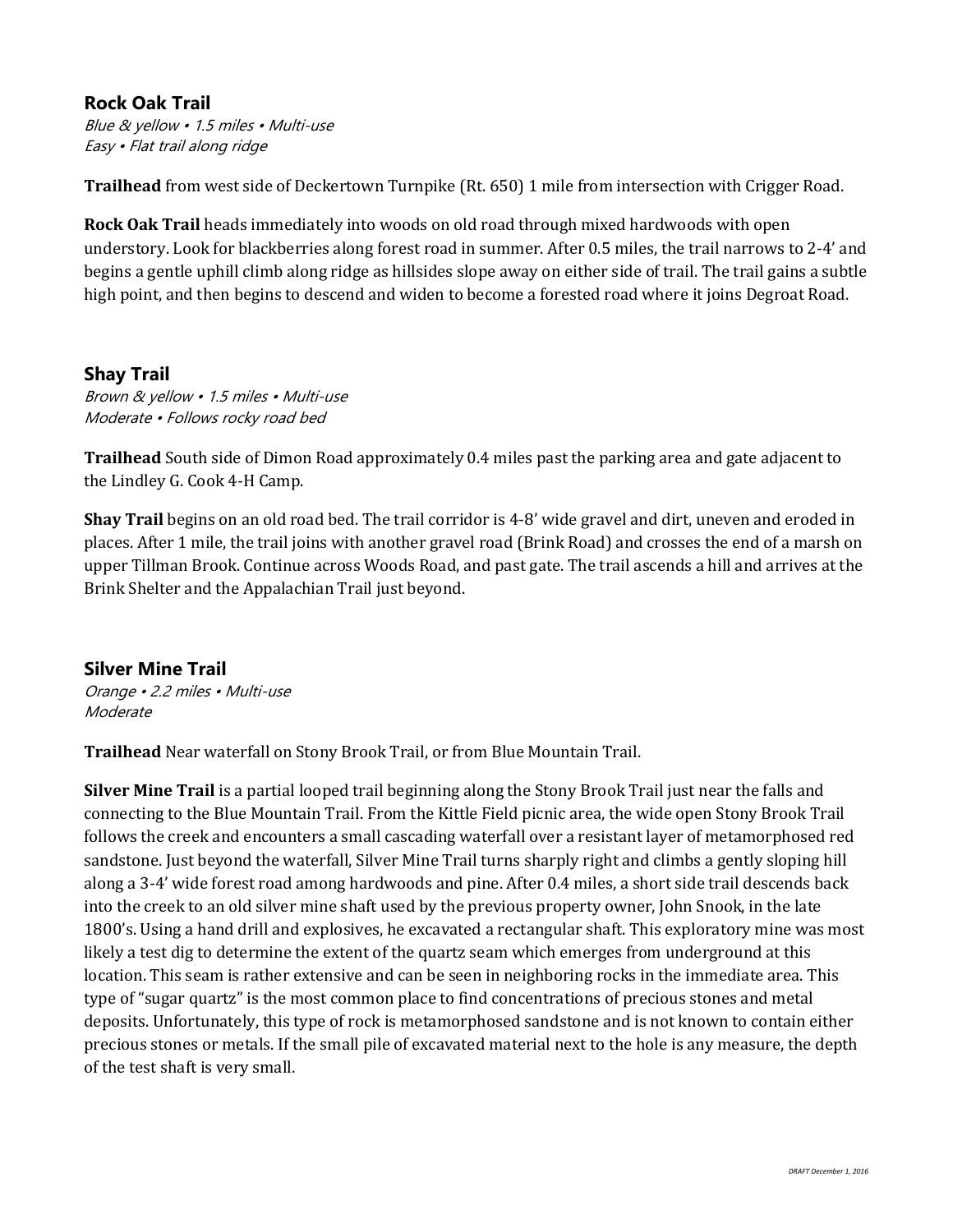#### **Steffen Trail**

Black & gray • 1.8 miles • Multi-use Easy • Flat forested terrain

**Trailhead** South side of road just after turning onto Struble Road.

**Steffen Trail** begins off Struble Road approximately 200 yards after turning off Route 206. Look for trailhead and sign on left with parking area on right side of road.

The trail starts on a 2' wide dirt path through open stands of tall pines. It makes a long gradual ascent through mixed hardwood hillsides. The trail is primitive in places and crosses lengths of grassy and rocky areas. The trail reaches the ridgeline and co-aligns with the Red Maple Trail to the northwest of Kittatinny Lake and joins a wider 2-track trail. Continue along grass and dirt track along ridge before descending to join Coss Road / Woods Road.

#### **Stoll Trail**

Blue & gray • 0.7 miles • Multi-use Easy • Gentle hike

**Trailhead** Begins 0.2 miles past the parking area and gate (adjacent to Lindley Cook 4-H Camp) on Dimon Road. Look for a trailhead and sign on left (south) side of road.

**Stoll trail** follows blue & gray markers for 0.6 miles passing through hemlock and hardwood forests before connecting with a forest road (Coss Road) just south of Struble Road.

#### **Stony Brook Trail**

Brown • 2.8 miles • Multi-use Moderate • Trail across mixed terrain

**Trailhead** Parking area at end of Kittle Road.

**Stony Brook Trail** travels between Haskin's Group Camping area off Kittle Road to the Appalachian Trail. It connects through Stony Lake area and can be combined with other trails.

**Stony Brook Trail** leaves Kittle Road on a dirt single-track trail on west side of brook, and shares trail with Blue Mountain. After 0.1 miles, cross a bridge to the east side of the brook, where trails diverge - Blue Mountain Trail heads to left; Stony Brook continues right on a gravel road bed 4-5' wide. Continue on path up a moderate slope. The trail climbs above the brook with large pines along ravine edge. Pass Stepping Stone Falls, a series of short drops and flows across creek bedrock- a must see in Stokes State Forest.

Past the waterfall area, the trail widens to 6-8' road until it reaches the Kittle Field picnic area. Along this section, the brook follows along parts of the trail, creating a moist environment ideal for unique plants and animals. Fungi, lichens, mosses, and red spotted salamanders can be found on the trail. After a good rain, keep an eye out for these bright red creatures along the trailside. At the picnic area, the trail heads left and a short section winds to the Stony Lake parking area. The trail resumes adjacent to the large sign board and heads east sharing trail with Tower Trail.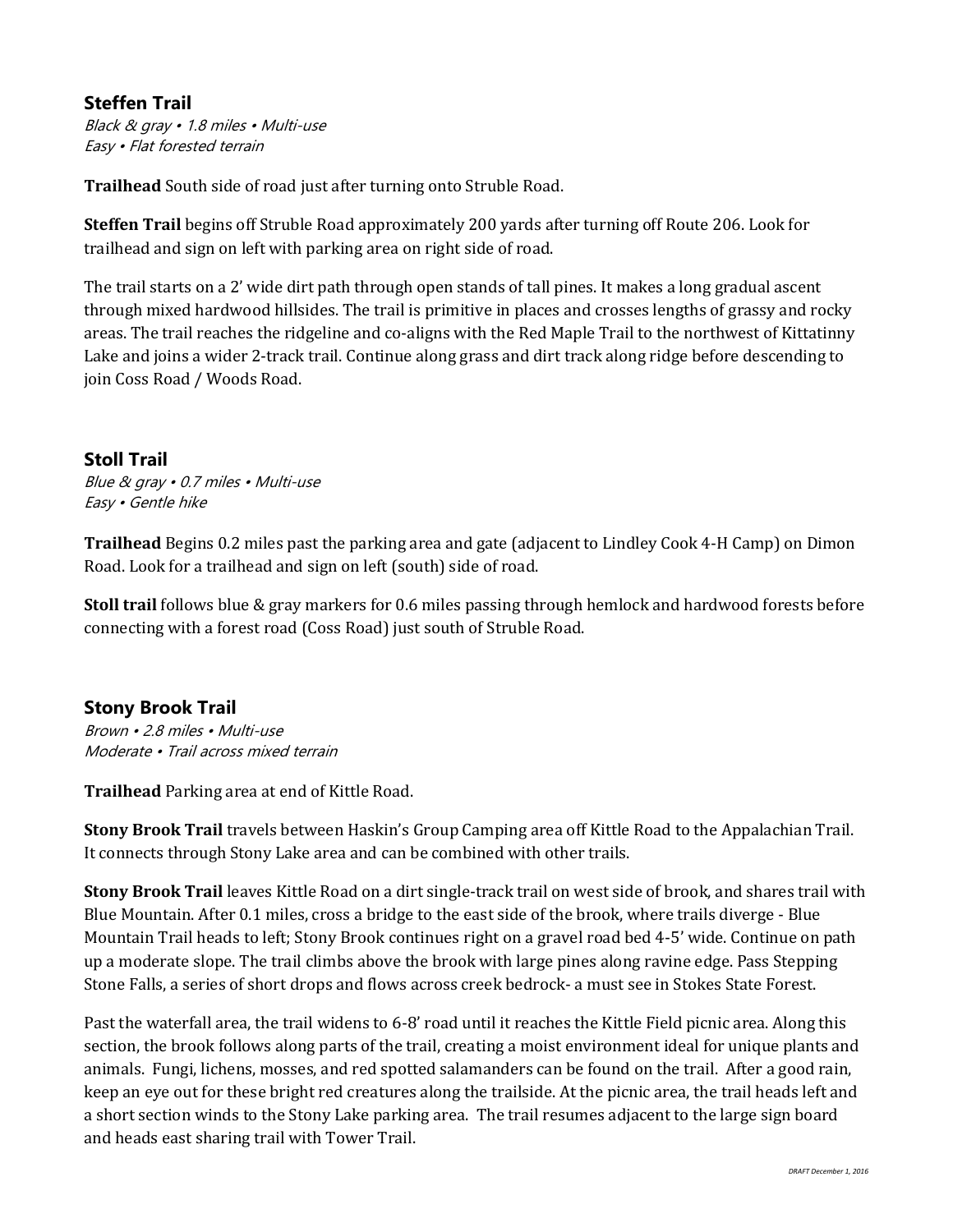The trail follows along Stony Brook drainage and after 0.5 miles leaves the brook and heads south up hillside along a small tributary stream. Continue up hillside to reach Sunrise Mountain Road. On the southeastern side of Sunrise Mountain Road is the Gren Anderson shelter, a popular overnight stop for Appalachian Trail thru hikers. Another 0.1 mile and the Stony Brook trail intersects with the AT.

#### **Stony Lake Trail**

Blue & brown • 0.7 miles • Multi-use Easy • Lakeside trail

**Trailhead** From the playground at Stony Lake beach.

Stone Lake Trail is a short, looped trail around the south side of Stony Lake that provides good views and follows along the lake edge.

### **Swenson Trail**

Red • 3.7 miles • Hiking Moderate

**Trailhead** West side of Crigger Road, about 2 miles from the turn to the pavilion.

**Swenson Trail** passes through a section of forest that was subject to clear cut in the last century. You can see succession taken place, as the regeneration of oaks and hardwoods has occurred. You'll find these trees in a healthy young stage. There are a few areas on the trail with small stream crossings, as well as muddy and rocky patches. You can create a difficult loop (just over 5 miles, steep with elevation changes) by connecting the Swenson (red), Blue Mountain (blue), Tinsley (yellow), Appalachian (white rectangle), and back to Blue Mountain (blue). This loop offers amazing scenic overlook at the top of Sunrise Mountain.

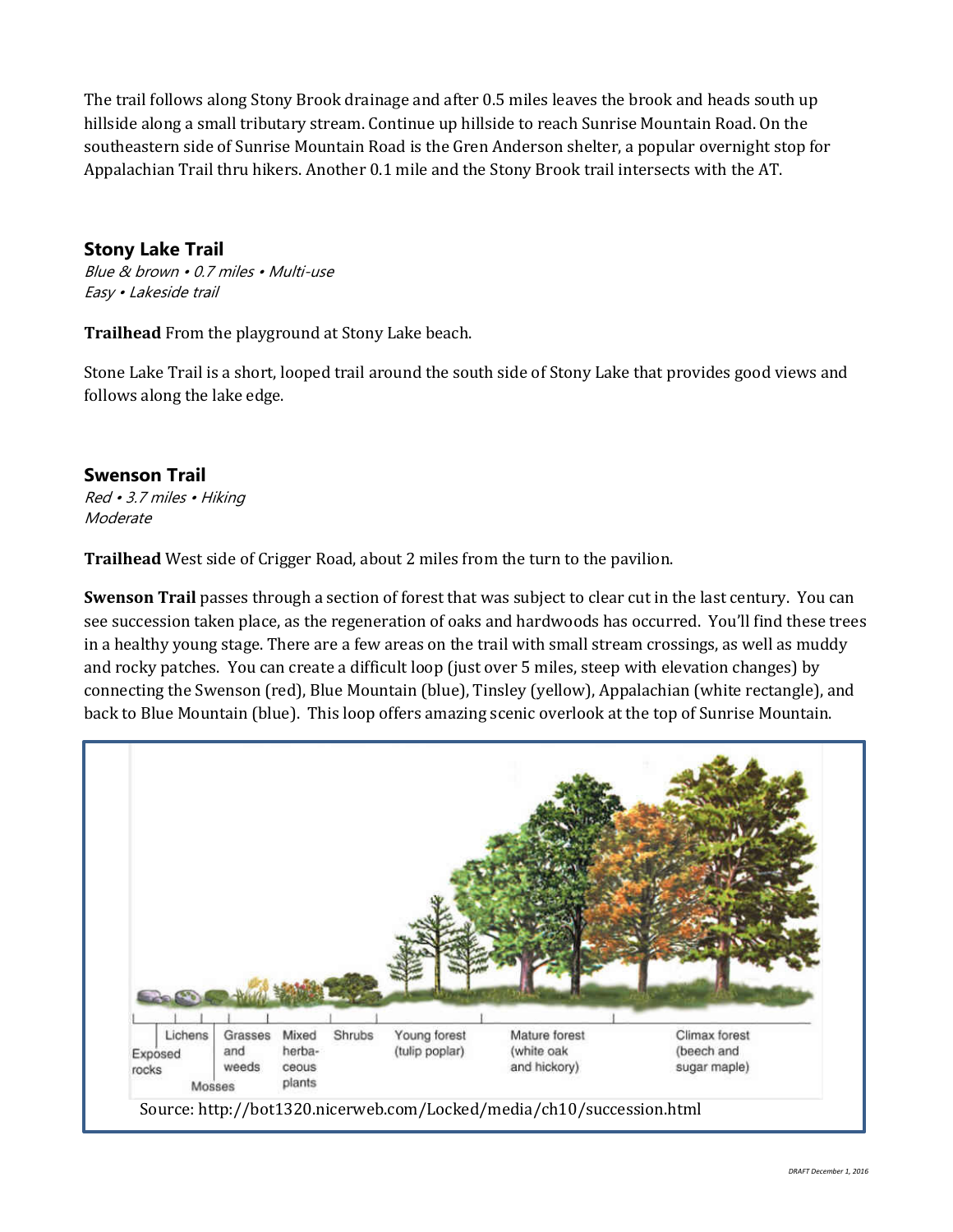#### **Tillman Ravine Trail**

White • 1.5 miles • Hiking Moderate • Steep trail along creek ravine

**Trailhead** West side of park along Dimon Road, just before reaching seasonal gate and Walpack Cemetery. Take Struble Road from Route 206 and continue to Dimon Road. Signs direct you to the upper and lower parking areas for Tillman Ravine.

**Tillman Ravine Trail** is a short 1 mile looped trail that goes between ridge and ravine and along Tillman Brook, which flows from a spring in the Kittatinny Mountains to the east. The ravine is a narrow red shale and sandstone gorge set among tall hemlock trees. The forested hillsides are thick with hemlock and tulip poplar, with rhododendron and ferns blanketing the ground.

# **Tinsley Trail**

Yellow . 2.0 miles . Hiking Moderate • Crosses center of Stokes

**Trailhead** Skellenger Road or Sunrise Mountain Road.

**Trailhead** To hike the Tinsley Trail uphill toward the Appalachian Trail and Sunrise Mountain Road, begin near the Lake Ocquittunk camping area. Cross over the stone bridge and turn left toward the School of Conservation, and the trail begins on the right. To begin hike Tinsley Trail downhill, start on Sunrise Mountain Road, park on the right side of the road near the Tinsley Trail trailhead sign, and cross the road to the left.

**Tinsley Trail** also includes the Kittatinny Glacial Geology Trail. Take an interpretive trail guide along as you stop at numbered posts along the way to learn about the geologic features of this area. Tinsley Trail provides good access to the middle of the Blue Mountain Trail. Hiking Tinsley Trail uphill from Lake Ocquittunk will link you up with the Appalachian Trail off of Sunrise Mountain Road.

Tinsley Trail traverses through a diverse area of mixed northern hardwood forest. One commonly observed tree species includes various types of oaks (*Quercus spp.*), including white, pin, black, northern red, and post oak. White oak leaves are pale green in color, 3-4'' long, 2-4'' wide, with moderately deep and round lobes. Pin oak leaves are deeply lobed, about 3-5'' long and 2-4'' wide, and slightly shiny. Black oak leaves are shiny and dark green, 4-9'' long, 3-6'' wide, with deep and sharp lobes.

Red and sugar maple trees (*Acer spp.*) are also common around the Tinsley Trail. Red maple leaves have three shallow, pointed lobes; and sugar maple leaves have five long, pointed lobes.

Tulip poplar (*Liriodendron tulipifera*) and American elm (*Ulmus americana*) are also found in this mixed northern hardwood forest. The trail is edged abundantly with mountain laurel, which blooms with beautiful pink and white flowers in early June.

Travelling through relatively undisturbed forest, wildlife is thriving on the Tinsley Trail. Common bird, mammal, and reptile species can be found. Keep your eye out for brightly colored biRoads, like the Scarlet Tanager and the Indigo Bunting; and be especially aware of black bears, rattlesnakes, and copperheads!